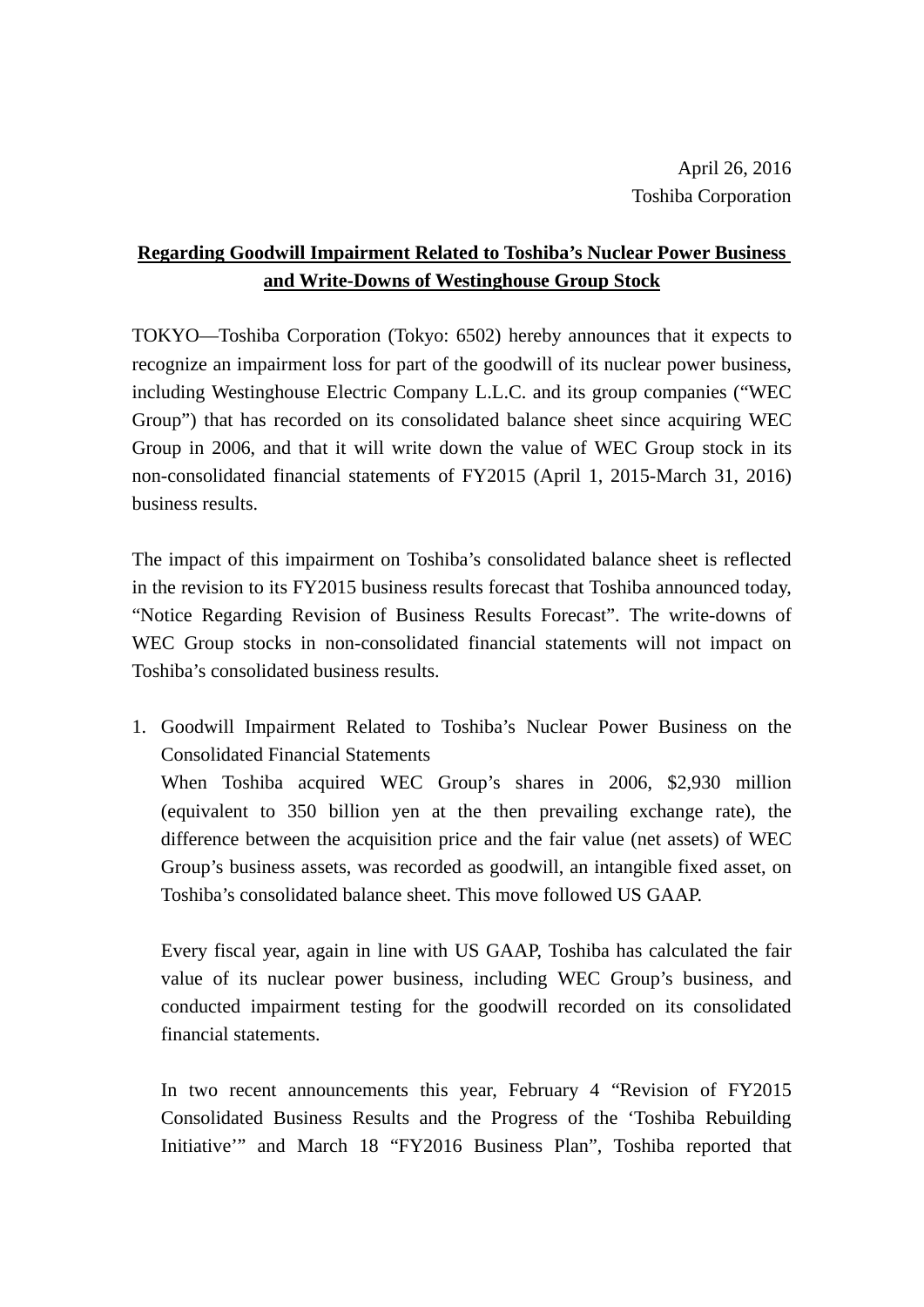FY2015-3Q impairment testing (STEP 1) for the nuclear business had found no signs of impairment, as the fair value of the business exceeded the book value.

However, the forecast for Toshiba's financial condition has deteriorated significantly, bringing changes to Toshiba's funding environment, including rating downgrading. Toshiba therefore decided to conduct STEP 1 impairment testing again, with February 29, 2016, as the base date.

In STEP 1 impairment testing, Toshiba changed the discount rate for calculation of the fair value due to the rise in the cost of funding, although no changes were seen in the business potential of the nuclear power business and no important changes were made to its long-term business plan. As the result, the fair value of the nuclear power business was seen as falling below the book value, causing Toshiba to recognize signs of impairment and to conduct STEP 2 impairment testing to determine the extent.

In STEP 2 impairment testing, Toshiba reevaluated the fair value of the nuclear business's assets and debts, excluding goodwill. The value of intangible assets, mainly in the form of technology assets, increased as a result of the progress and growth of the business following the acquisition of WEC Group, causing a relative decrease in the goodwill. Toshiba currently expects to recognize a 260 billion yen impairment loss as an operating loss in its FY2015 consolidated income statement.

2. Write-Downs of WEC Group Stock in Toshiba's Non-Consolidated Financial **Statements** 

Based on Japanese accounting standards, Toshiba has recognized a write-down of WEC Group stock in its non-consolidated financial statements, as the net asset value of WEC Group fell below the book value and Toshiba determined, in FY2015-4Q, that the net asset value cannot be expected to recover in the immediate future. Toshiba expects the write-down to be in the amount of 220 billion yen, which amount will be recognized in its non-consolidated income statement. The write-down of the stock will not impact on Toshiba's consolidated financial statements.

The impairment stated above is not the final amount, as Toshiba is still working on